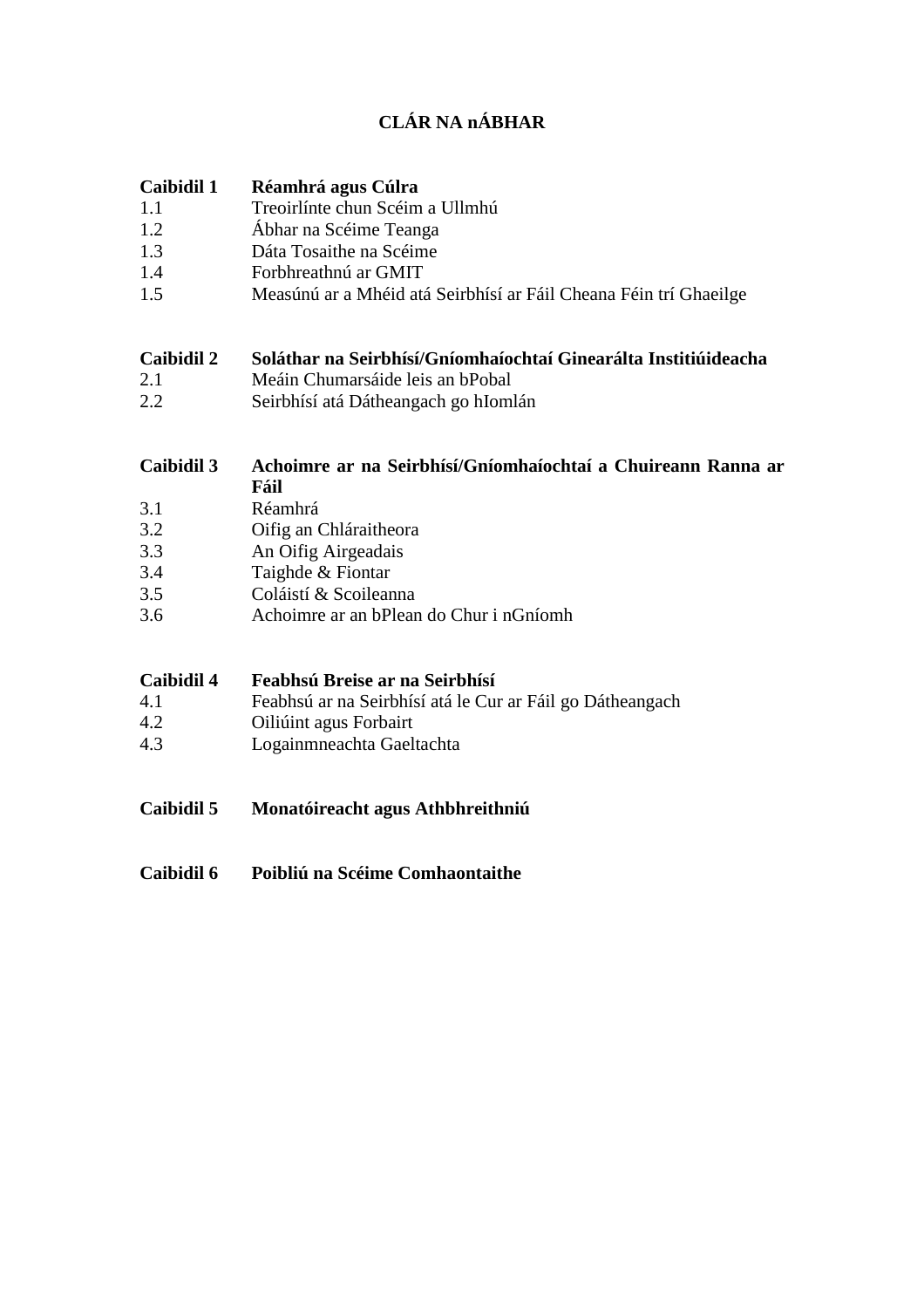# **CAIBILDIL 1 RÉAMHRÁ AGUS CÚLRA**

D'ullmhaigh GMIT an scéim seo – an dara scéim teanga de chuid GMIT – faoi Alt 15 d'Acht na dTeangacha Oifigiúla 2003 (dá ngairfear "an tAcht" anseo feasta. Déanann an tAcht foráil d'ullmhú scéime reachtála ag comhlachtaí poiblí a mhionsonróidh na seirbhísí a chuirfidh siad ar fáil:

- trí mheán na Gaeilge,
- trí mheán an Bhéarla, agus
- trí mheán na Gaeilge agus an Bhéarla

agus na bearta atá le glacadh chun a chinntiú go ndéanfar seirbhís ar bith dá leithéid nach gcuireann an comhlacht ar fáil trí mheán na Gaeilge a sholáthar mar sin laistigh de thréimhse chomhaontaithe.

### **1.1 Treoirlínte chun Scéim a Ullmhú**

Forálann Alt 12 den Acht d'ullmhú treoirlínte ag an Aire Ealaíon, Oidhreachta agus Gaeltachta agus dá n-eisiúint do chomhlachtaí poiblí chun cuidiú leo in ullmhú dréachtscéimeanna. Tá an scéim seo dréachtaithe tar éis dul i gcomhairle leis na neacha léinn, leis an bhfoireann agus le páirtithe leasmhara ionadaíocha.

D'fhoilsigh an Institiúid fógra poiblí faoi Alt 13(a) d'Acht na dTeangacha Oifigiúla a a d'iarr uiríll ó pháirtithe leasmhara ar bith maidir le hullmhúchán na dréachtscéime.

Tá an scéim seo faoi chomaoin ag na haighneachtaí, na tuairimí agus na moltaí sin a chuir baill foirne agus neacha léinn i láthair. Cuireadh *grúpa Gaeilge* ar bun chun cuidiú leis an bpróiseas seo a fhorbairt. Chomh maith leis sin rinneadh teagmháil le gach ball foirne agus le páirtithe leasmhara eile agus iarradh orthu aighneachtaí a dhéanamh. Cuireadh na haighneachtaí a fuarthas san áireamh agus an dara scéim seo á forbairt. Is mór leis an Institiúid an t-am agus an iarracht a chaith gach duine atá i gceist leis an bpróiseas seo.

Tá an scéim seo ag brath ar gach ceann de na ceangaltais a bhí sa scéim dár gcuid roimhe seo a bheith curtha i ngníomh. I gcás nár cuireadh na ceangaltais sa scéim sin i ngníomh go huile agus go hiomlán go dtí seo, tá Oifig an Choimisinéara Teanga tar éis déileáil leis.

Leagann an scéim seo amach na spriocanna atá curtha roimpi ag an Institiúid do na trí bliana seo romhainn agus cuireann na réimsí tosaíochta in iúl. Beidh an fhreagracht as an monatóireacht agus an athbhreithniú ar Bhainistíocht Shinsearach na hInstitiúide.

### **1.2 Ábhar na Scéime Teanga**

Is trí mheán an Bhéarla a chuirtear na seirbhísí ar fáil den chuid is mó faoi láthair. Is teoranta é líon na mball foirne ag a bhfuil inniúlacht i nGaeilge labhartha agus is lú fós an líon le cumas scríofa.

Dá bhrí sin, is iad tosaíochtaí GMIT don scéim seo ná:

- 1. Cur le hinniúlacht an lucht foirne i nGaeilge.
- 2. Cur le feasacht i measc na foirne ar ábhar agus cuspóir na scéime.
- 3. Seirbhís theoranta, ar cuireadh tús léi faoi Scéim 1 i sainréimsí ar féidir tógáil orthu i scéimeanna ina dhiaidh seo duine-le-duine, a leathnú amach go réimsí eile.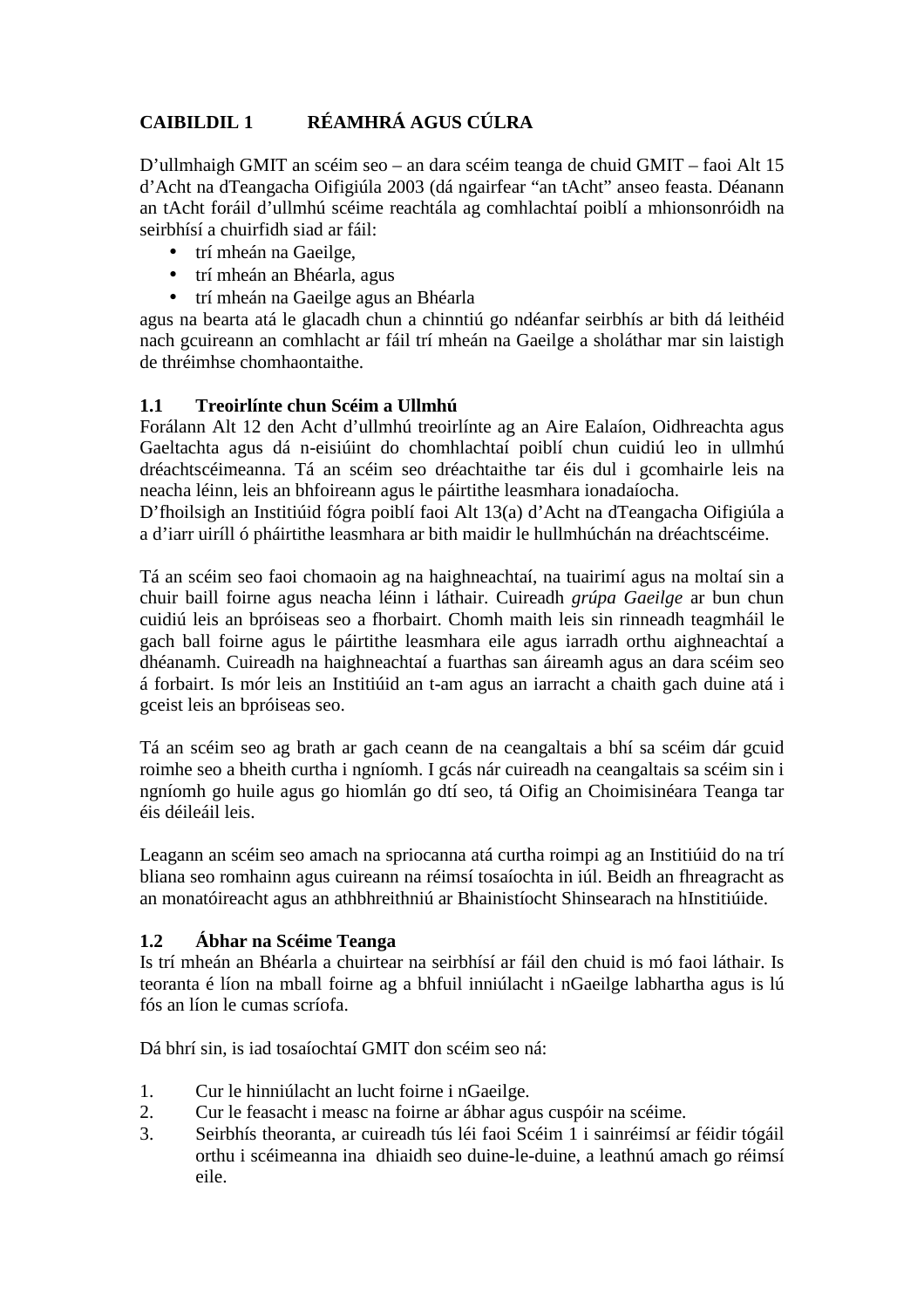4. Pleananna chun inniúlacht céimithe i nGaeilge a leathnú i réimsí roghnaithe a chomhtháthú.

# **1.3 Dáta Tosaithe na Scéime**

Tá an scéim seo dearbhaithe ag an Aire Ealaíon, Oidhreachta agus Gaeltachta. Cuirfear tús leis an scéim le héifeacht ó 22 Aibreán 2013 agus beidh sí i bhfeidhm ar feadh tréimhse 3 bliana ón dáta seo nó go dtí go mbeidh scéim nua dearbhaithe ag an Aire de bhun Alt 15 den Acht, cibé acu is déanaí.

# **1.4 Forbhreathnú ar GMIT**

# **1.4.1 An Institiúid**

Is Institiúid Teicneolaíochta í GMIT atá suite ar cheithre champas. Tá údarás tarmligthe aici chun a cuid dámhachtainí féin a dhéanamh ag leibhéil 6 – 9 (i.e. ón Ardteastas go Céim Máistir) agus ag leibhéal 10 i réimsí sainithe áirithe. Déanann sí raon leathan clár a thairiscint i nGnó, Innealtóireacht, Eolaíocht, na Daonnachtaí, Turasóireacht & Ealaíona, Dearadh & Teicneolaíocht Troscáin agus Eolaíochtaí Altranais agus Sláinte. Tá neacha léinn dá cuid ar chláir staidéir lánaimseartha ceirde, CCTÁ (*ACCS*) agus pháirtaimseartha agus breis agus 600 ball foirne aici. Tugann sí tacaíocht, ar bhonn tráchtála, don Nuálaíocht, Fiontraíocht, Taighde, Comhairleacht agus Forbairt Réigiúnach

# **1.4.2 Ráiteas Misin**

Ag GMIT forbraímid deiseanna ar feadh an tsaoil trínár dteagasc agus taighde agus trí thacú le forbairt réigiúnach ag teacht leis an bpolasaí náisiúnta don ardoideachais.

# **Fís GMIT**

- Tá agus beidh an léann ina chroíghníomhaíocht ag an Institiúid, a thugann na neacha léinn, an fhoireann agus an réigiún le chéile chun eolas a chomhroinnt, a fheidhmiú, a thástáil agus a chruthú;
- Leanfaidh GMIT de bheith ag forbairt mar eagraíocht réigiúnach ag a bhfuil fócas atá tiomanta do shaibhriú pearsanta agus gairmiúil a cuid neach léinn, do riachtanais a réigiúin, do na tosaíochtaí náisiúnta agus deiseanna domhanda;
- Déanfaidh GMIT tuairimí agus ionchais a páirtithe leasmhara a mhúnlú agus tabharfaidh sí freagairt orthu agus oibreoidh i gcomhar leo chun freastal ar a riachtanais;
- Beidh GMIT ina heagraíocht arb iad an tsolúbthacht, an chruthaitheacht, an fhreagrúlacht agus cumas oiriúnaithe a príomhthréithe.

# **1.4.3 Custaiméirí agus Cliaint**

Is iad príomhchustaiméirí na hInstitiúide ná a cuid neach léinn a bhfuil dualgas cúraim ar leith uirthi ina leith. Déanann sí idirghníomhú chomh maith le hinstitiúidí agus gníomhaireachtaí eile oideachais agus leis an bpobal mór. Cuimsíonn a príomhbhonn cliaint agus custaiméara:

- o Neacha léinn agus a dtuismitheoirí/caomhnóirí
- o Fostaithe GMIT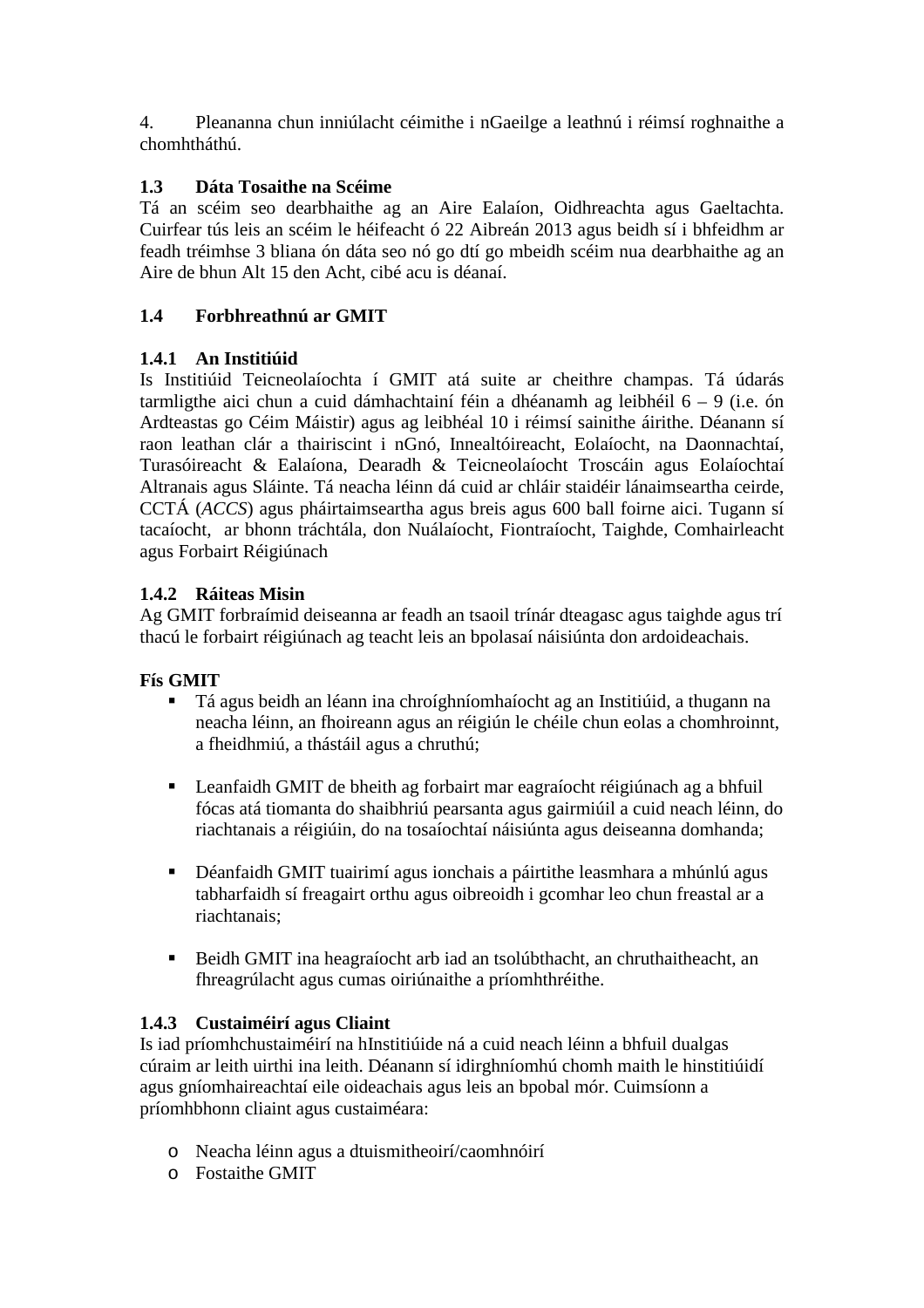- o An Bord Rialaithe
- o An Roinn Oideachais agus Scileanna
- o An tÚAO
- o Ranna Rialtais agus Cleamhnaithe
- o QQI
- o Institiúidí Teicneolaíochta eile
- o Institiúidí Ardoideachais eile
- o Scoileanna Dara Leibhéal
- o Coistí Gairmoideachais
- o Údaráis Áitiúla agus Comhlachtaí eile de chuid na hEarnála Poiblí
- o Comhlachtaí Garmiúla
- o IDA
- o Údarás na Gaeltachta
- o Fáilte Éireann
- o Comhlachas Tráchtála agus Tionscail na Gaillimhe
- o Ceardchumainn
- o IBEC
- o Fiontar Éireann
- o FÁS
- o An Chomhairle Oidhreachta
- o Lárionad Scannáin na Gaillimhe
- o Turasóireacht Gaillimh Thiar
- o Coláiste Talmhaíochta an Chreagáin
- o An Fóram do Leitir Fraic
- o Conamara Thiar
- o Europus Teo.

Bainfidh an tiomantas do chaighdeán seirbhíse don chustaiméir atá glactha ag GMIT i dtaca le seachadadh seirbhísí dár gcustaiméirí leis na seirbhísí siúd, cibé a seachadtar iad i nGaeilge nó i mBéarla.

| 1.4.4 Feidhmeanna agus Ranna      |                                      |
|-----------------------------------|--------------------------------------|
| <b>Réimse Feidhme</b>             | <b>Roinn</b>                         |
| Gnóthaí Acadúla                   | Seirbhísí Acadúla                    |
|                                   | MIS.                                 |
|                                   | An Leabharlann                       |
|                                   | Seirbhísí do na Neacha Léinn         |
|                                   | An Lárionad d'Fhorbairt Oideachais   |
| Caisleán an Bharraigh             | Gnó, Daonnachtaí & an Teicneolaíocht |
|                                   | Eolaíochtaí Altranais & Sláinte      |
|                                   | Foghlaim ar Feadh an tSaoil          |
| Leitir Fraic                      | Dearadh & Teicneolaíocht Troscáin    |
| Coláiste Turasóireachta & Ealaíon | Lárionad do na hEalaíona             |
|                                   | Cruthaitheacha & na Meáin            |
|                                   | Ealaíona Cócaireachta                |
|                                   | Teangacha Feidhmeacha & Daonnachtaí  |
|                                   | Tionscail Seirbhíse                  |
| Gnó                               | Bainistíocht                         |
|                                   | Cuntasaíocht & Córais Faisnéise      |
|                                   |                                      |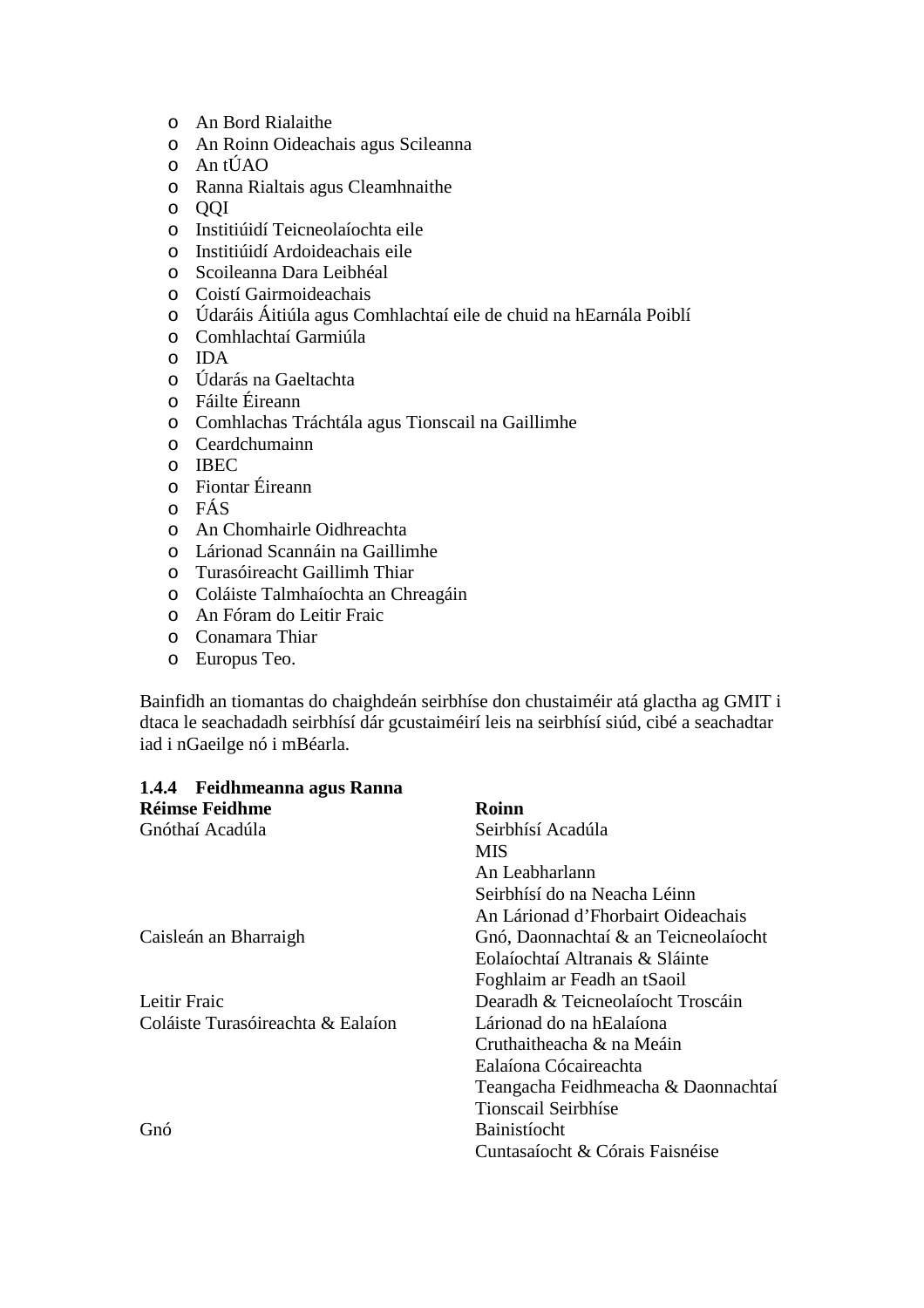| Innealtóireacht   | Innealtóireacht Foirgníochta &<br>Shibhialta<br>Innealtóireacht Mheicniúil &<br>Thionsclaíoch<br>Innealtóireacht Leictreonaice |
|-------------------|--------------------------------------------------------------------------------------------------------------------------------|
| Eolaíocht         | Eolaíochtaí Fisiceacha & Beatha                                                                                                |
|                   | Matamaitic & Ríomhaireacht                                                                                                     |
| Airgeadais        | Airgeadas                                                                                                                      |
|                   | Acmhainní Daonna                                                                                                               |
|                   | Seirbhísí TFC                                                                                                                  |
|                   | Foirgnimh & Eastáit                                                                                                            |
|                   | Seirbhísí Tráchtála                                                                                                            |
|                   | Foghlaim ar Feadh an tSaoil                                                                                                    |
|                   | Cuideachta Lónadóireachta GMIT                                                                                                 |
| Taighde & Fiontar | Forbairt Taighde & Fiontair                                                                                                    |
|                   | Gor                                                                                                                            |
| Idirnáisiúnta     | Gníomhaíochtaí Idirnáisiúnta                                                                                                   |

#### **1.5 Measúnú ar a mhéid atá Seirbhísí ar Fáil Cheana Féin trí Ghaeilge**

Is é cuspóir an dara scéim seo leanúint de na tiomantais sin a sheachadadh agus tógáil ar an dul chun cinn atá déanta ar fud GMIT le linn thréimhse na scéime deireanaí. Leagann sí amach a tiomantas ar son na hInstitiúide agus a cuid foirne d'fhorbairt na seirbhísí atá ar fáil faoi láthair trí Ghaeile agus sainaithníonn sí réimsí le haghaidh feabhsaithe sa todhchaí.

Tógann an scéim nua freisin ar phrionsabail na Seirbhíse d'Ardchaighdeán don Chustaiméir agus cinnteoidh sí i gcónaí go gcuideofar le daoine ar mian leo a ngnó a dhéanamh trí Ghaeilge.

Déanfar monatóireacht ar an dul chun cinn agus tabharfar tuairisc air i dTuarascáil Bhliantúil GMIT.

Is é príomhfheidhm na hInstitiúide ná cláir oideachais d'ardchaighdeán a chur ar fáil dá cuid neach léinn agus leanfar de sin go ceann i bhfad. Déantar formhór mór na gclár sin trí Bhéarla, agus tairgtear dhá chlár trí Ghaeilge amháin, mar atá:

- Ard-Dioplóma i nGaeilge Fheidhmeach agus Aistriúchán
- MSc i nGaeilge Fheidhmeach agus Aistriúchán

Reáchtáltar na cúrsaí sin i gcomhpháirtíocht le Europus Teo le tacaíocht ó Údarás na Gaeltachta.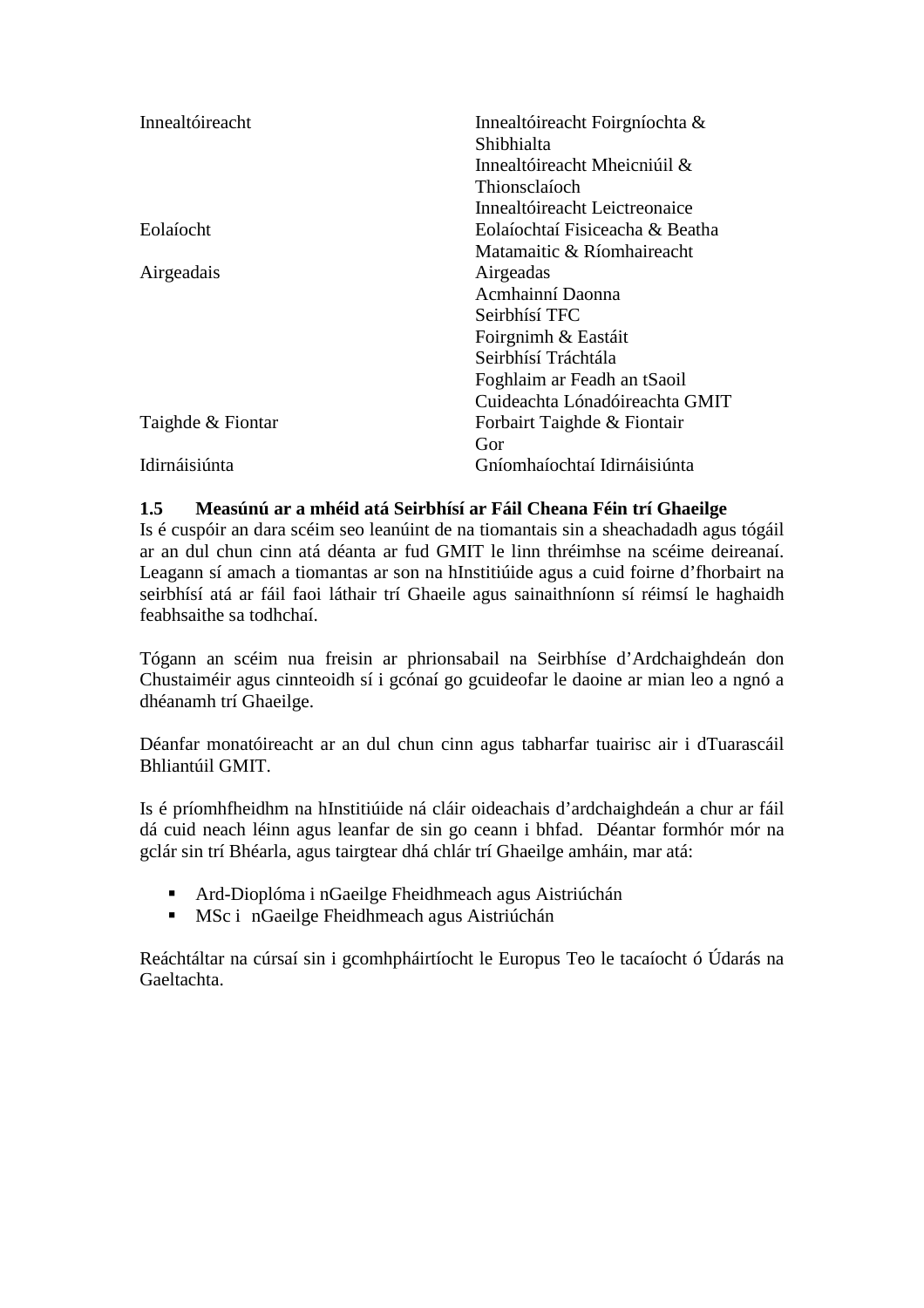# **CAIBIDIL 2 SOLÁTHAR SEIRBHÍSÍ/GNÍOMHAÍOCHTAÍ GINEARÁLTA INSTITIÚIDEACHA**

Leagann an chaibidil seo amach córas na dteangacha oifigiúla a fheidhmíonn an Institiúid i dtaca le soláthar ginearálta a cuid seirbhísí. Leagann Caibidil 3 amach an seasamh maidir le soláthar seirbhísí/gníomhaíochtaí ag ranna aonair laistigh den Institiúid.

## **2.1 Meáin Chumarsáide leis an bPobal**

Faoi chur i gcrích na scéime beidh cumarsáid na hInstitiúide leis an bpobal i gcoitinne maidir le faisnéis ghinearálta i dtaca lena cuid seirbhísí á cur ar fáil i gcónaí i mBéarla agus i nGaeilge araon trí mheán:

- Bróisiúir, foirmeacha iarratais  $\&$  bileoga eolais
- Foilseacháin
- Láithreán Gréasáin faisnéis ghinearálta statach
- Cuirfear óráidí nó ráitis ar fáil sa teanga/sna teangacha ina dtugtar iad
- Foilseofar preaseisiúintí a bhaineann leis an nGaeilge nó le hábhair ghaolmhara, i nGaeilge nó go dátheangach, de réir mar is cuí.

### **2.2 Seirbhísí atá Dátheangach go hIomlán**

Is é polasaí na hInstitiúide go ndéanfar dul chun cinn suntasach i gcur ar fáil seirbhísí dátheangacha go hiomlán trí mheán na Gaeilge agus an Bhéarla faoi chur i gcrích na scéime sna réimsí seo a leanas:

### **2.2.1 Láithreán Gréasáin**

San athfhorbairt ar ár láithreán gréasáin atá ag teacht aníos, leanfaidh GMIT d'fhaisnéis ghinearálta a bhaineann lena cuid seirbhísí ar an láithreán gréasáin a fhoilsiú go dátheangach. Fanfaidh na comhpháirteanna seo a leanas i mBéarla amháin:

- Comhpháirteanna atá dírithe ar lucht éisteachta idirnáisiúnta
- Comhpháirteanna de shainchineál teicniúil
- Cláir staidéir ghréasánbhunaithe (cés moite de chláir Ghaeilge a bheidh ar fáil trí Ghaeilge)
- Comhpháirteanna a bhaineann le cláir nua (cés moite díobh siúd atá ar fáil trí Ghaeilge).

Cinnteoidh an Institiúid go gcuirfear gach cáipéis, ar a n-áirítear bileoga agus bróisiúir eolais a tháirgfear trí Ghaeilge nó go dátheangach, ar fáil ar an leagan Gaeilge den láithreán gréasáin ag an am céanna leis an leagan Béarla de cháipéisí dá leithéid.

### **2.2.2 Seirbhísí Idirghníomhacha**

Faoi láthair ní fheidhmíonn an Institiúid seirbhísí idirghníomhacha ar bith. Má tharlaíonn sé go dtabharfar isteach seirbhísí idirghníomhacha nua ar bith le linn don scéim seo a bheith i bhfeidhm, tabharfar isteach iad, de réir mar is indéanta, go dátheangach agus go comhuaineach.

### **2.2.3 Córais Ríomhaire**

De réir mar a dhéanfar córais nua ríomhaire a shuiteáil, beidh siad comhoiriúnach leis an nGaeilge agus déanfar córais reatha ar bith a nuashonrú chun freastal air sin.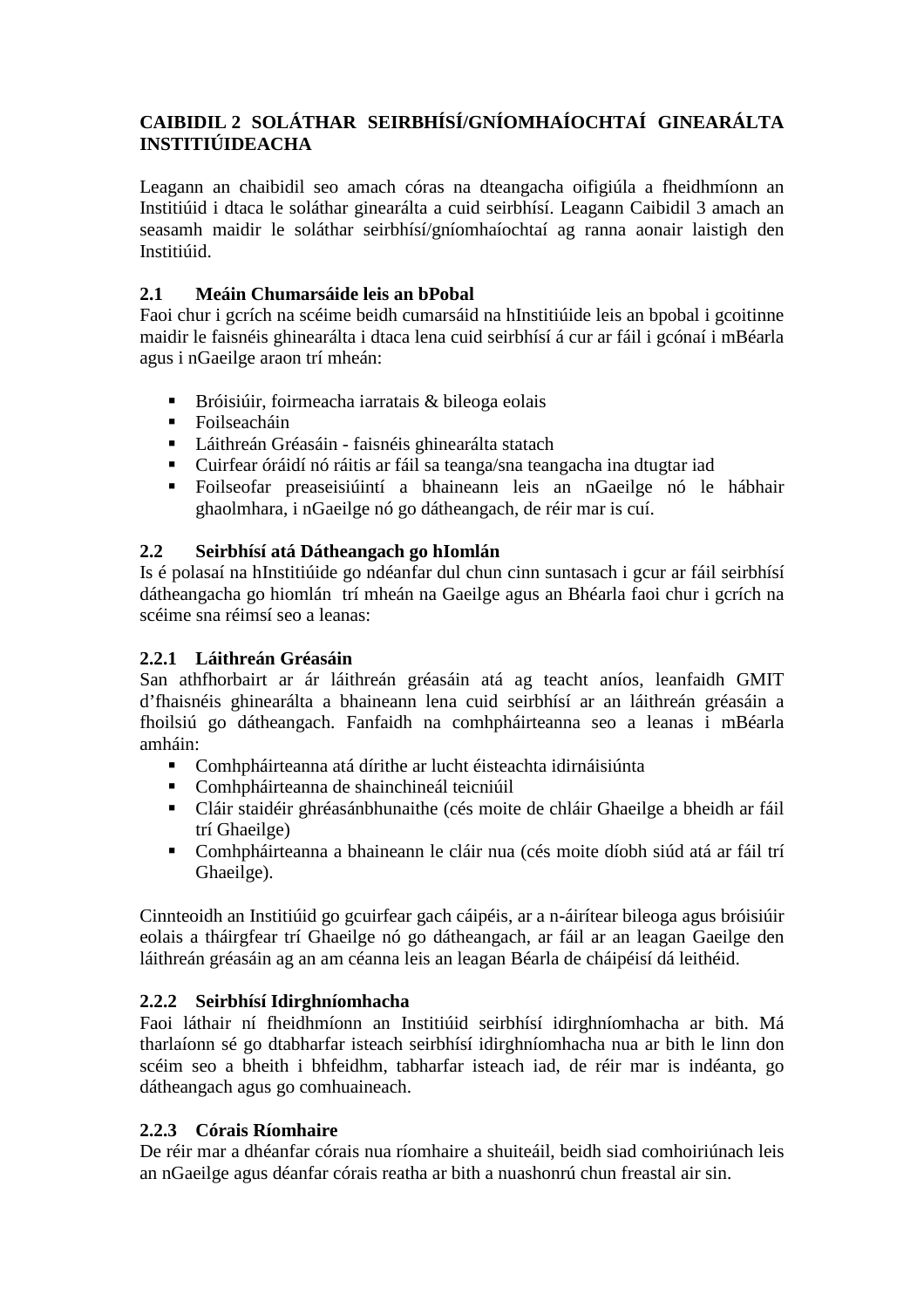# **2.2.4 Córas Bainistíochta Foghlama**

Cuireann an Córas Bainistíochta Foghlama, atá inrochtana ag na neacha léinn ó nasc idirlín ar bith ar an gcampas nó lasmuigh de, foghlaim ar líne ar fáil (acmhainní cúrsa, gníomhaíochtaí, measúnuithe, etc). Féadfaidh léachtóirí agus neacha léinn comhéadan an chórais a athrú go Gaeilge de réir mar atá sé ar fáil. Cuirtear an ghné ilteangach den chóras chun cinn agus léirítear don fhoireann é le linn oiliúna. Cuidíonn sé sin leis an bhfoireann ábhar as Gaeilge a ghiniúint de réir mar is gá agus tá an próiseas sin i bhfeidhm anois.

### **2.2.5 Tairseach Neacha Léinn agus Tairseach Teanga**

Tá eolas a bhaineann leis an neacha léinn le fáil sa tairseach neacha léinn (student.gmit.ie) ar raon topaicí ar a n-áirítear an fhéilire acadúil, seirbhísí TF, seirbhísí do na neacha léinn, etc. Foilseofar gach eolas de chineál ginearálta faoi na ceannteidil sin go dátheangach chomh luath agus a bheidh an láithreán gréasáin forbartha. Tá an rud céanna fíor faoin Tairseach Teanga.

### **2.2.6 Naisc le hAcmhainní**

Faoi dheireadh na chéad bhliana den scéim seo, beidh roinn ag láithreán gréasáin GMIT dar teideal "Gaeilge ag GMIT/The Irish Language at GMIT" áit a mbeidh an teolas seo a leanas le fáil:

- Scéimeanna na Gaeilge
- Naisc le hacmhainní úsáideacha Gaeilge
- Ranganna /grúpaí sóisialta Gaeilge atá ar fáil don fhoireann/neacha léinn.

### **2.2.7 Bróisiúir, Foirmeacha Iarratais agus Bileoga Eolais**

Ar bhonn leanúnach, foilseofar gach bróisiúr, foirm iarratais agus bileog eolais nua ghinearálta. Beidh a bhformhór faoin gclúdach céanna cé go mb'fhéidir go bhfoilseofar foilseacháin níos mó go comhuaineach i nGaeilge agus i mBéarla. I gcás Fhéilire na hInstitiúide, beidh na ranna eolais ghinearálta i mBéarla agus i nGaeilge. Beidh sonraí na gclár sa teanga ina seachadtar iad. Beidh na bróisiúir atá dírithe ar an margadh idirnáisiúnta i mBéarla amháin. Foilseofar tuarascálacha sainchomhairleora agus tuarascálacha tiomanta teicniúla sa teanga inar cuireadh i láthair i dtosach iad.

### **2.2.8 Oibriúchán Deasc Fáiltithe/Lasc-chláir**

Is iad na hoibreoirí fáiltithe/lasc-chláir na chéad phointí teagmhála leis an bpobal. Beidh sé mar chuid de pholasaí GMIT a chinntiú go mbeidh an gnáthchleachtas maidir le Seirbhís d'Ardchaighdeán don Chustaiméir i bhfeidhm sa réimse sin, mar a bhí ó thús na scéime:

- Go dtabharfaidh an fhoireann fáiltithe/lasc-chláir ainm na hInstitiúide i nGaeilge
- Go bhfuil na bun-bheannachtaí ar eolas acu i nGaeilge
- Go bhfuil socruithe oiriúnacha i bhfeidhm ionas gur féidir leo baill an phobail a chur i dteagmháil gan mhoill leis an oifig nó oifigeach ar a bhfuil an fhreagracht as an tseirbhís atá ag teastáil a thairiscint trí Ghaeilge, más ann di.

De bhrí go n-oibríonn an Institiúid in abhantrach ina bhfuil Gaeltacht láidir, Gaelscoileanna beoga agus grúpaí pobail Gaeilge-bhunaithe, leanfaidh sí de shuntasacht chuí a thabhairt don Ghaeilge ag príomhócáidí amhail searmanais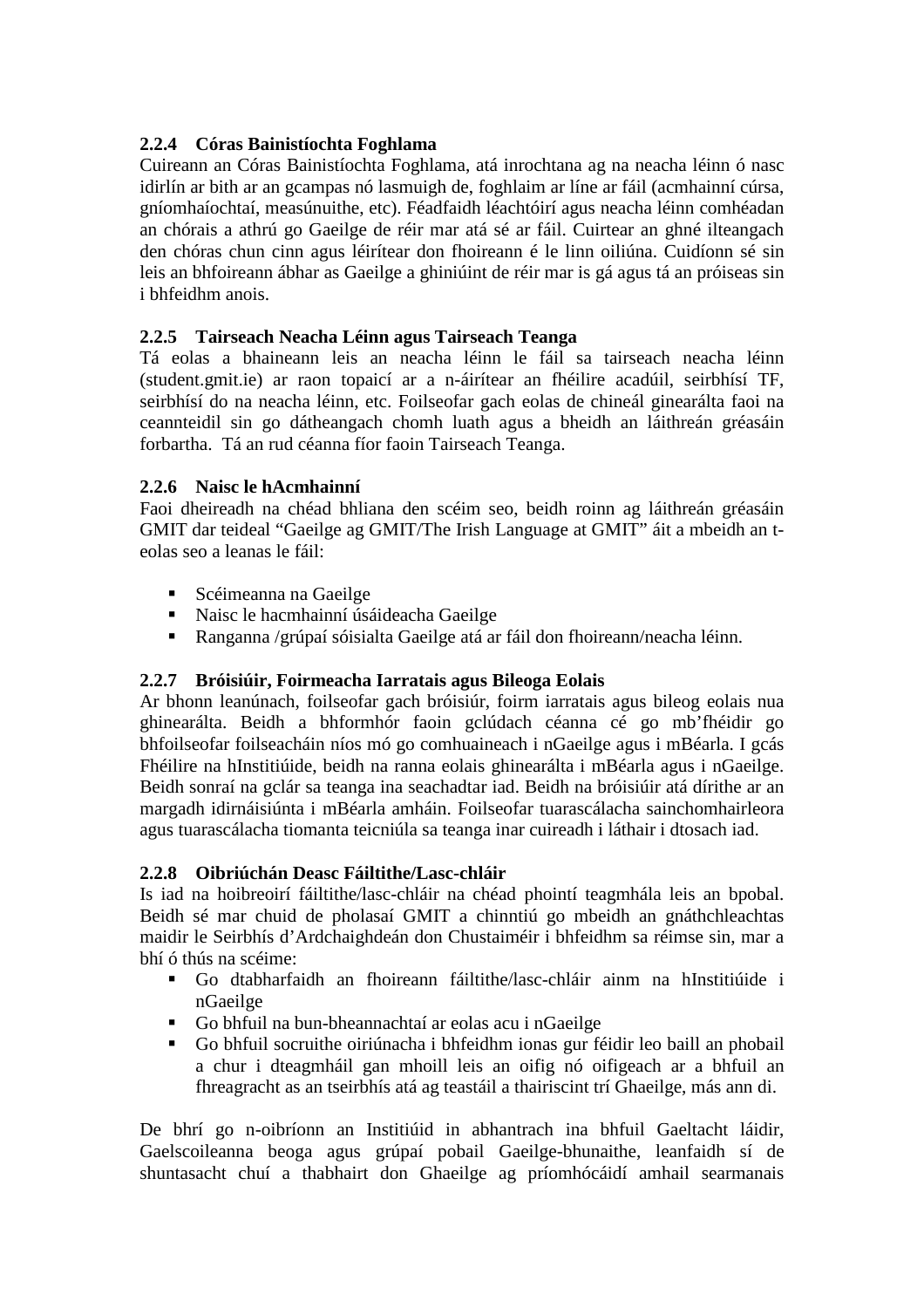bhronnta céime trí cuid de na príomhaithisc, mar atá aitheasc an Uachtaráin, an Chathaoirligh nó an Bhord Rialaithe agus roinnt eile mar ionadaithe HETAC, a bheith á dtabhairt i nGaeilge nó go dátheangach. Tá sé seo faoin gcoinníoll go mbeidh daoine dá leithéid nach bhfuil fostaithe ag GMIT inniúil ar é sin a dhéanamh.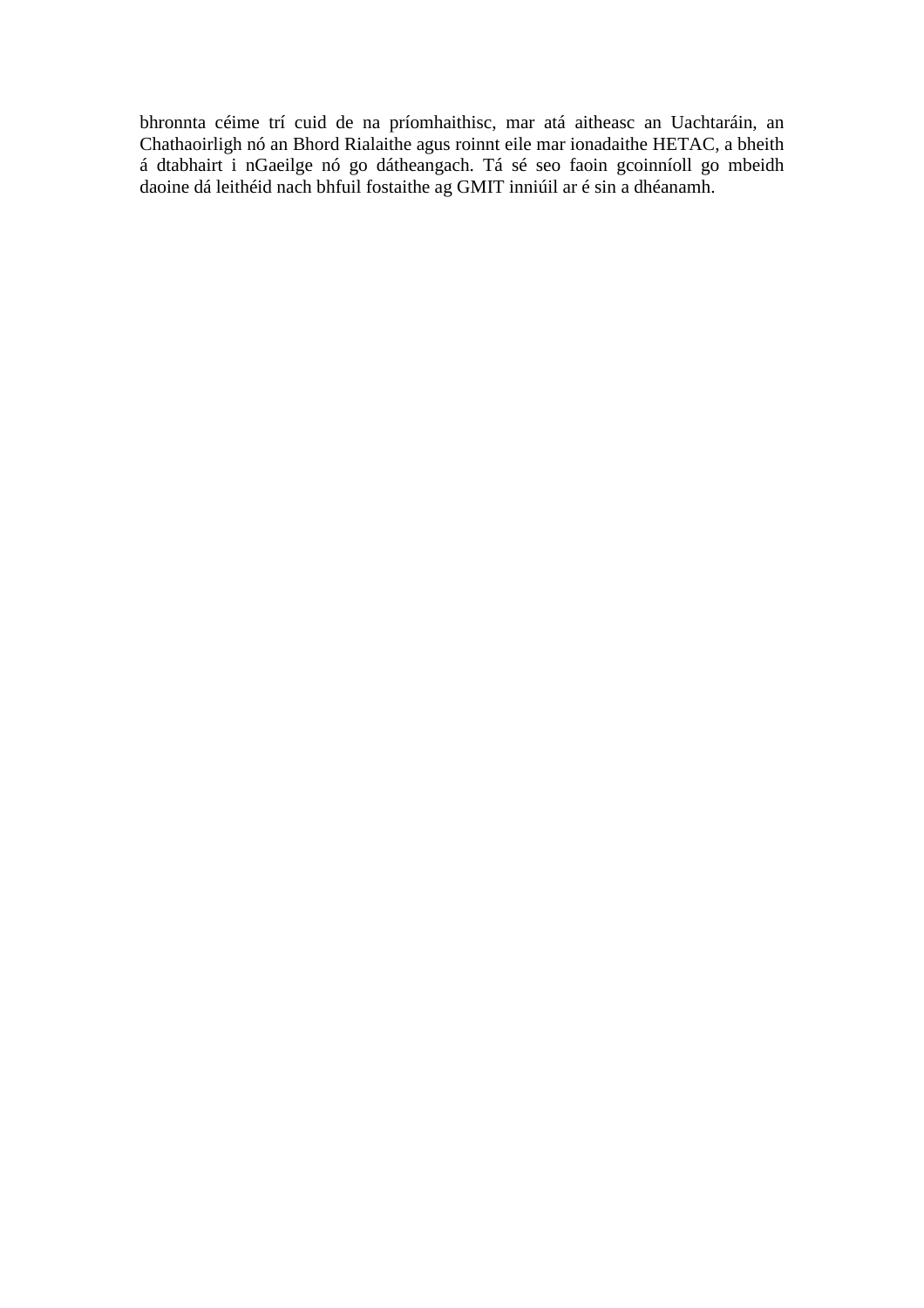# **CAIBIDIL 3 ACHOIMRE AR NA SEIRBHÍSÍ/GNÍOMHAÍOCHTAÍ A CHUIREANN RANNA AR FÁIL**

### **3.1 Réamhrá**

Leagann an Chaibidil seo amach an seasamh maidir le soláthar seirbhíse/idirghníomhaíocht sheachtrach na Ranna laistigh den Institiúid agus leis an bpobal i gcoitinne. Liostaíonn sí na bearta atá á nglacadh aici chun an tAcht a chomhlíonadh agus tugann na réimsí tosaíochta le haghaidh gníomhaíochtaí faoin scéim seo.

### **3.1.1 Tosaíocht don Scéim seo**

Is iad na tosaíochtaí don scéim seo:

 1. Leanúint de chur le cumas na hInstitiúide seirbhísí i nGaeilge agus i mBéarla a sholáthar

 2. Leanúint de chur le feasacht na foirne ar an scéim trí ionduchtú agus cumarsáid rialta

 3. Leanúint de chur le hinniúlacht na foirne i nGaeilge trí oiliúint agus fhorbairt

 4. Leanúint d'fhorbairt seirbhísí le haghaidh na neach léinn trí cháipéisíocht dhátheangach agus trí sheirbhís duine-le-duine a leathnú i réimsí atá ainmnithe as an nua

 5. Leanúint de leathnú a dhéanamh ar líon na gcúrsaí inar féidir lena gcuid céimithe a gcuid oibre a dhéanamh go héifeachtach trí Ghaeilge.

### **3.2 Oifig an Chláraitheora**

### **3.2.1 Seirbhísí Acadúla**

Tá Oifig an Chláraitheora freagrach as earcaíocht, clárú agus measúnú neach léinn. Chuige sin fógraíonn sí cúrsaí, eagraíonn cuairteanna ar scoileanna agus táirgeann an Réamheolaire. Beidh eolas tacaíochta ar líne le haghaidh neach léinn ar ghnóthaí acadúla ar fáil go dátheangach trí athfhorbairt a dhéanamh ar ár láithreán gréasáin. Leanfar de chuairteanna a dhéanamh ar scoileanna Gaeltachta agus ar Ghaelscoileanna i limistéir neamh-Ghaeltachta trí Ghaeilge.

### **3.2.2 An Leabharlann**

Tá seirbhís dhátheangach ar fáil sa leabharlann ag amanna sainithe. Beidh an 'Treoir don Leabharlann' dátheangach i gcónaí, mar a bheidh foirmeacha/bileoga maidir le ballraíocht, fótachóipeáil agus iarratais ar leabhair.

### **3.2.3 Seirbhísí do na Neacha Léinn**

Cuirtear raon leathan seirbhísí ar fáil do na neacha léinn a chuimsíonn Sláinte, Comhairleoireacht, Gairmeacha Beatha, Rochtain, Míchumas, Neacha Léinn Lánfhásta, Tacaíocht don Fhoghlaim agus an tSéiplínteacht ar bhonn lánaimseartha. Ó thús na scéime, beidh ball foirne ar fáil chun seirbhís dhátheangach a chur ar fáil sna réimsí Rochtain agus Míchumas.

# **3.2.4 Lárionad d'Fhorbairt Oideachais (LFO)**

Tacaíonn an LFO le sprioc na hInstitiúide a chinntiú go mbeidh gach deis ag an bhfoireann scileanna, eolas agus saineolas a fháil chun a gcuid dualgas a chomhlíonadh go héifeachtach agus chun a lán-acmhainneacht a bhaint amach. Ag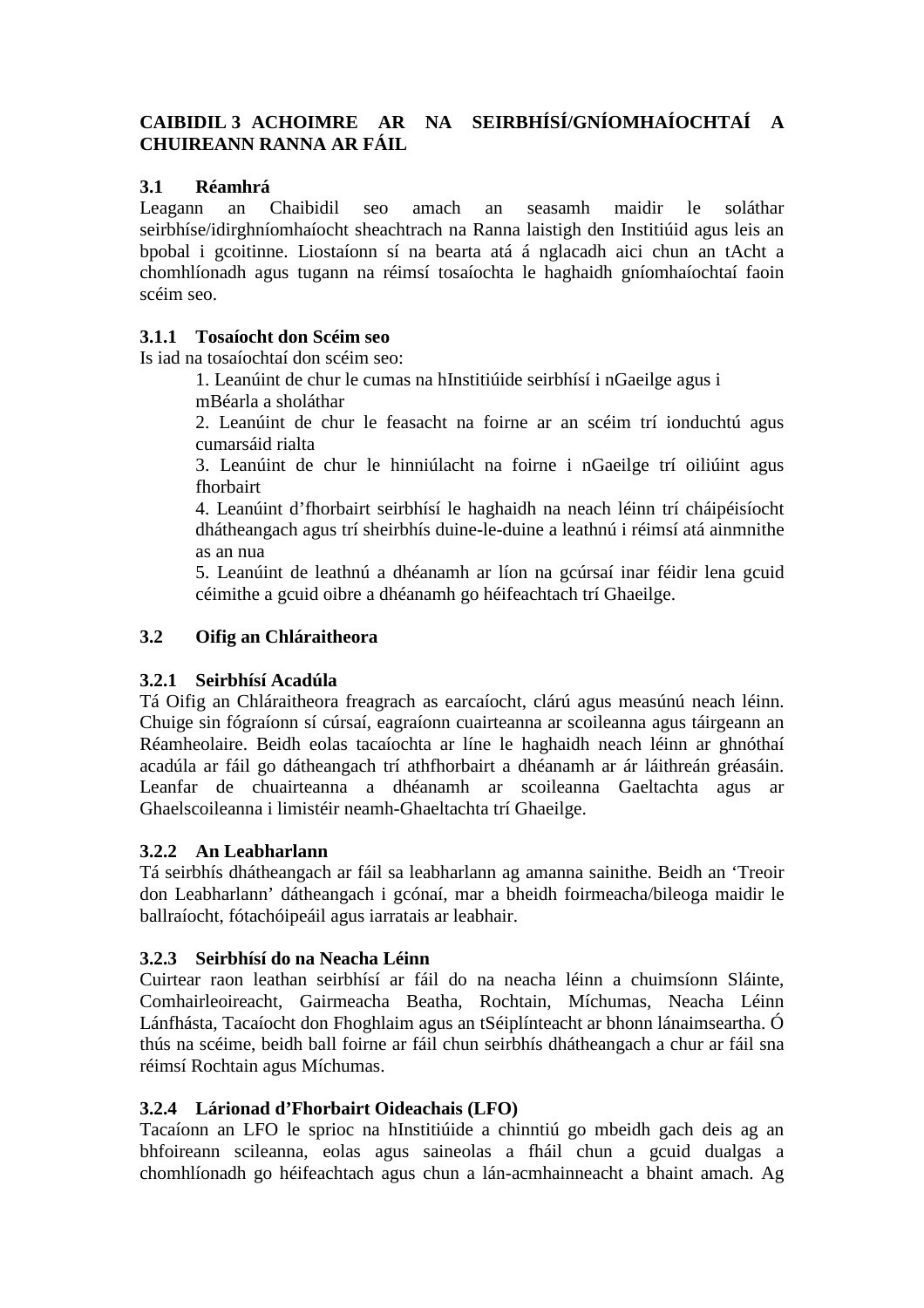teacht le ceangaltais an Achta, cuirfidh an LFO deiseanna ar fáil don fhoireann le cur lena gcumas seirbhís a chur ar fáil trí Ghaeilge.

## **3.3 An Oifig Airgeadais**

### **3.3.1 Foirgnimh agus Eastáit**

Réitíonn aonad na bhFoirgneamh agus na nEastát cáipéisíocht tairisceana do chonarthaí tógála agus cothabhála agus déanann oibreacha foirgníochta, cothabhála, airíochais, riarachán Sláinte & Sábháilteachta, carrpháirceála agus gníomhaíochtaí eile gaolmhara a bhainistiú. Tá sé freagrach as comharthaíocht a bhaineann leis na feidhmeanna sin. Ó am go ham, d'fhéadfadh sé go bhfoilseofaí eolas ginearálta statach ar láithreán gréasáin GMIT ar mhaithe leis an bhfoireann, na neacha léinn agus leis an bpobal agus foilseofar eolas ginearálta dá leithéid go dátheangach.

### **3.3.2 Seirbhísí Tráchtála**

Tá aonad na Seirbhísí Tráchtála freagrach as gach gníomhaíocht tráchtála de chuid na hInstitiúide ar a n-áirítear cíos spáis, oiliúint, comhairleoireacht, agus aistriú teicneolaíochta. Déanann sé teagmháil le gníomhaireachtaí forbartha, eagraíochtaí trádála agus gairmiúla agus grúpaí ionadaíocha. Dá mbeadh seirbhís oiliúna nó comhairleoireachta de dhíth, leagfaí an tasc ar bhaill foirne le Gaeilge, más ann dóibh. Tá an t-aonad Seirbhísí Tráchtála freagrach freisin as Foghlaim ar Feadh an tSaoil agus as Cuideachta Lónadóireachta GMIT. Fógraíonn an t-aonad don Fhoghlaim ar Feadh an tSaoil cúrsaí agus eagraíonn tráthnónta faisnéise do neacha léinn agus chuideachtaí ionchasacha. Tá Cuideachta Lónadóireachta GMIT freagrach freisin as reáchtáil an Chaifitéire, a bhíonn ar oscailt don fhoireann agus do na neacha léinn araon. Beidh na gnáth-bhiachláir go dátheangach i gcónaí.

### **3.3.3 Airgeadas**

Tá an Oifig Airgeadais freagrach as gach soláthar agus íocaíocht agus dá bhrí sin fógraíonn sí conarthaí, táirgeann cáipéisí tairisceana, íocann sonraisc, tuarastail agus ullmhaíonn cuntais bhliantúla. Comhlíonfaidh sí gnáthaimh chomhaontaithe fógraíochta agus leanfaidh sí de chinntiú go mbeidh na gnáthfhoirmeacha dá cuid dátheangach.

### **3.3.4 Acmhainní Daonna**

Tá an roinn seo freagrach as folúntais foirne a fhógairt, as foirmeacha iarratais, tuairiscí ar jabanna a tháirgeadh agus as agallaimh a shocrú. Cuirfidh sí tuairiscí jab ar fáil i nGaeilge i gcásanna sainiúla, amhail *léachtóirí i nGaeilge*, áit ar croíriachtanas í an Ghaeilge. Leanfaidh sí gnáthaimh Acmhainní Daonna, faoi réir ag an gcreat do ghnáthamh comhaontaithe earcaíochta náisiúnta, chun cuspóirí na scéime a chomhlíonadh trí pholasaithe cuí earcaíochta, socrúcháin inmheánaigh agus imscartha a chur i bhfeidhm le linn thréimhse na scéime seo agus scéimeanna eile. Leanfaidh sí de theagmháil a choinneáil leis an Lárionad d'Fhorbairt Oideachais agus na cuspóirí sin á gcomhlíonadh aici.

# **3.3.5 TF**

Is féidir leis na Seirbhísí Ríomhaireachta seirbhís dhátheangach a chur ar fáil de réir mar is gá. Féadfar oiliúint TF a thairiscint trí mheán na Gaeilge, ag brath ar an éileamh agus ar fhógra a bheith tugtha le nótaí oiliúna a réiteach.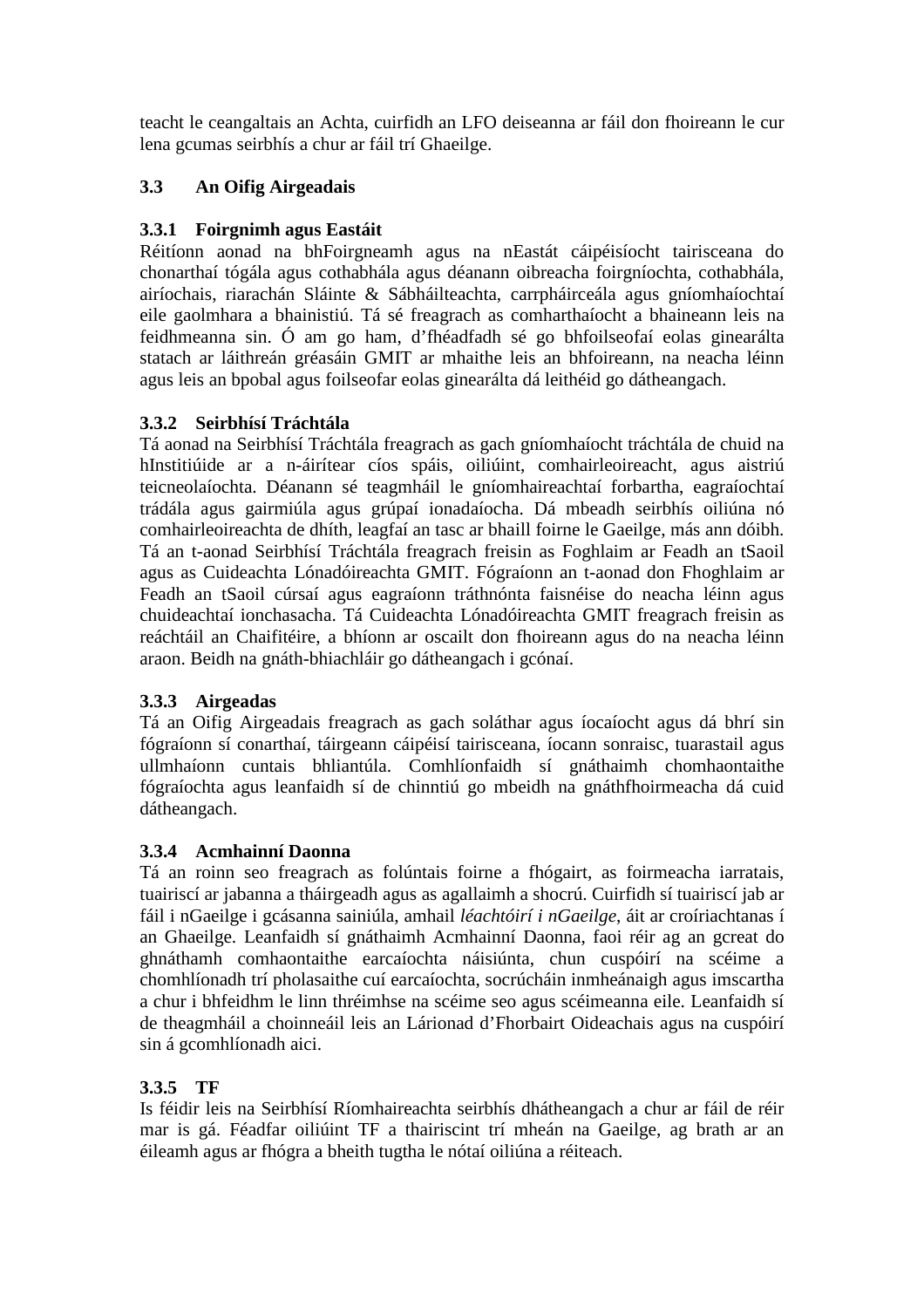De réir mar a shuiteáltar córais nua ríomhaire, roghnófar bogearraí le feidhmiúlacht ilteangach, de réir mar is féidir, ach ní mór a chur san áireamh gur gá an réiteach TF is fearr a roghnú dár riachtanais ar leith.

# **3.4 Taighde & Fiontar**

Scaipeann an oifig seo faisnéis maidir le cláir thaighde. Tacaíonn sí le tograí taighde, earcaíocht taighdeoirí agus déanann monatóireacht agus bainistíonn tosú, dul chun cinn agus críochnú clár. Tacaíonn sí le feabhas a chur ar an acmhainn taighde. Dá dtarlódh sé go mbeadh an Ghaeilge ina riachtanas inmhianaithe le haghaidh tionscadail taighde, ansin luafaí go mbeadh an Ghaeilge ina riachtanas in earcú taighdeoirí le haghaidh tionscadal dá leithéid laistigh den chreat comhaontaithe do ghnáthaimh náisiúnta earcaíochta. Spreagann an t-aonad Fiontair agus Goir agus cuireann chun cinn an fhiontraíocht ar fud na hInstitiúide. Eagraíonn sí cláir Fiontair agus Forbartha agus bainistíonn an próiseas goir.

### **3.5 Coláistí & Scoileanna**

Is iad na Coláistí, na Scoileanna agus na lárionaid champais eile atá i mbun croíghníomhaíocht na hInstitiúide. Cuirtear cláir ar fáil i raon leathan disciplíní faoi na ceannteidil leathana chineálacha Eolaíocht, Ríomhaireacht, Innealtóireacht, Gnó, Turasóireacht, Daonnachtaí, Ealaíona Cruthaitheacha & Meáin, Dearadh & Teicneolaíocht Troscáin agus Eolaíochtaí Altranais & Sláinte.

Faoi láthair, níl aon fhianaise ann go bhfuil éileamh ón lucht fágála scoile ar chúrsaí trí Ghaeilge a thabharfadh údar leis an infheistíocht ba ghá do chúrsaí dá leithéid. Ach déanfar monatóireacht ar an scéal sin go bliantúil agus tabharfar cúrsaí breise isteach de réir mar a bhíonn éileamh orthu agus faoi réir ag maoiniú a bheith ar fáil d'fhorbairt cúrsa. Tá méadú tagtha ar chúrsaí gearrshnáithe, amhail an dámhachtain shainchuspóireach, agus ar chúrsaí iarchéime, amhail an Ardteastas/MSc, i ngeall ar Acht na dTeangacha Oifigiúla agus smaoineoidh an Institiúid ar chúrsaí dá leithéid a fhorbairt i gcomhar le heagraíochtaí eile.

Ní bheidh an próiseas a bhaineann le seirbhísí tacaíochta dátheangacha duine-le-duine curtha i gcrích go dtí go mbeidh scéimeanna ina dhiaidh seo curtha i bhfeidhm. Ach más mian le neach léinn a g(h)nó a dhéanamh trí Ghaeilge, cuirfear rochtain ar an tseirbhís sin ar fáil tríd an oifig choláiste/scoile.

### **3.6 Achoimre ar an bPlean do Chur i nGníomh**

Mar achoimre, faoi chríoch na scéime foilseoidh gach réimse feidhmiúil an cháipéisíocht taca seo a leanas go dátheangach:

- Bróisiúir
- Bileoga Eolais
- Réamheolaire eolas ginearálta
- Láithreán Gréasáin eolas ginearálta statach
- Preaseisiúintí Gaeilge, de réir mar is cuí.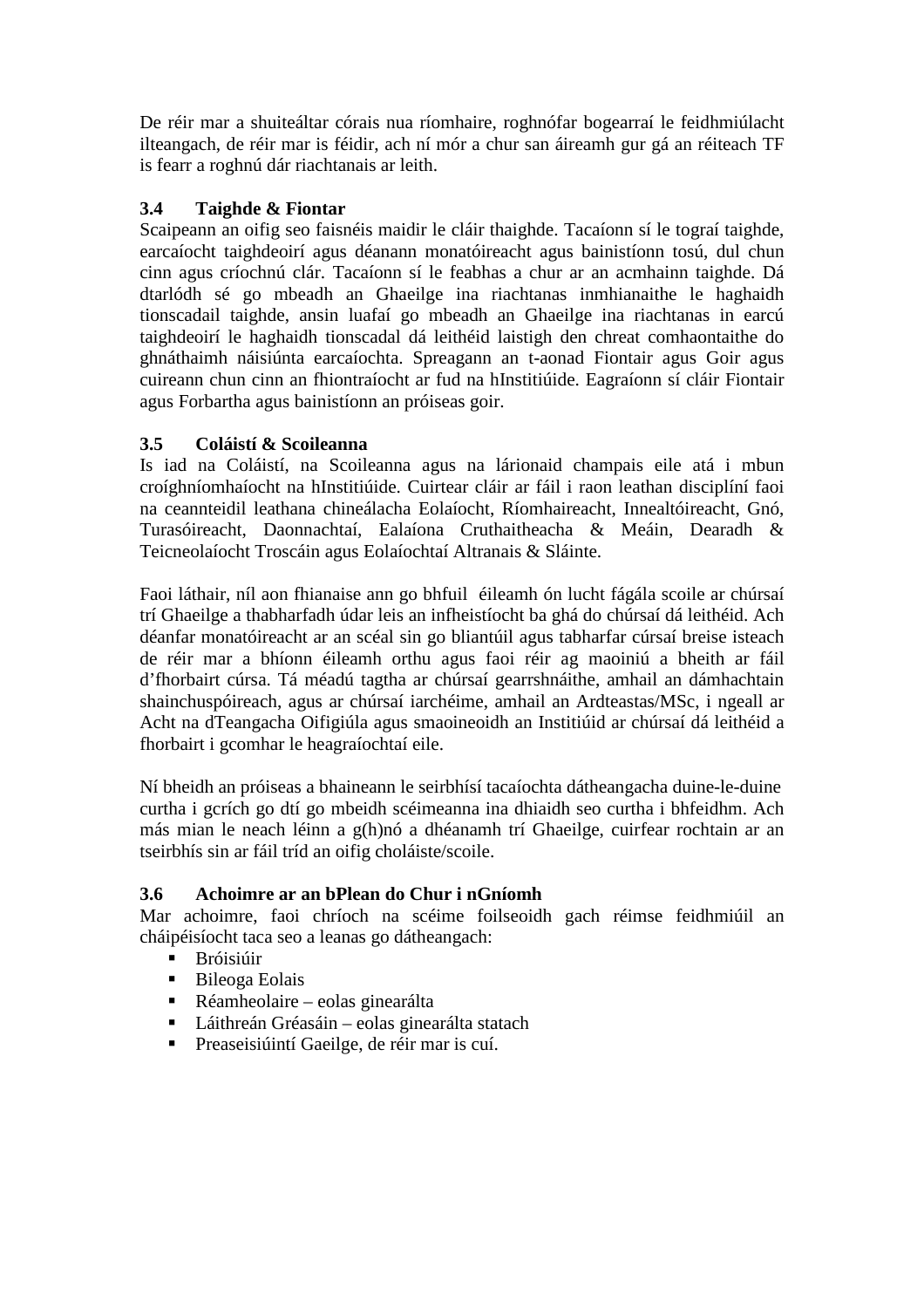# **CAIBIDIL 4 FEABHSÚ BREISE AR NA SEIRBHÍSÍ**

### **4.1 Feabhsú ar na Seirbhísí atá le Cur ar Fáil go Dátheangach**

Leanfaidh GMIT de bheith ag freagairt do na tionscnaimh náisiúnta go léir atá molta ag an ÚAO.

### **4.2 Oiliúint agus Forbairt**

Tá tiomantas leanúnach ag an Institiúid d'oiliúint chuí a chur ar fáil agus tacaíonn sí le forbairt na foirne uile. Chuir sí *Coiste Gaeilge* dá cuid ar bun maidir leis an Acht a chur i ngníomh agus leis an scéim a ullmhú.

Leanfaidh an Coiste dá cuid oibre leis an LFO agus leis an Roinn Acmhainní Daonna d'fhonn:

- Deonaigh a lorg ar fud na hInstitiúide chun seirbhísí a chur ar fáil agus chun cabhrú le cur i ngníomh na scéime agus chun acmhainní a chur ar fáil do bhaill foirne dá leithéid (e.g. foclóirí Gaeilge, etc).
- Roghanna oiliúna a phlé le baill foirne a bhfuil spéis acu inti agus cláir fhorbartha a chur ar bun laistigh de chomhthéacs Phlean Straitéiseach GMIT.
- Measúnú a dhéanamh ar ranganna comhrá Gaeilge a bhíonn ar siúl san Institiúid (e.g. ranganna tráthnóna a reáchtálann an t-aonad don Fhoghlaim ar Feadh an tSaoil, agus ranganna comhrá neamhfhoirmiúla).
- Ag brath ar an éileamh agus ar bhuiséid fhorbarthachta, cúrsaí breise intí a fhorbairt agus a dhearadh ag leibhéil dhifriúla sa Ghaeilge. Beidh an bhéim ar scileanna labhartha agus éisteachta, agus tabharfar aird ar an nGaeilge scríofa freisin. Cuirfear na cúrsaí in oiriúint don ionad oibre agus iad dírithe, mar shampla, ar théarmaí riaracháin. Féachfar an féidir roinnt cúrsaí a reáchtáil i rith an lae agus am lóin.
- Machnamh a dhéanamh ar chúrsaí intí a chur ar bun (e.g. don lucht fáiltithe agus feidhmeanna tiomanta eile) i gcomhar le gníomhaireachtaí eile fearacht FSS, CGO, etc.
- Feasacht ar theanga a chuimsiú mar chuid den ionduchtú bliantúil do lucht foirne nua.
- Creidiúnú a chur ar fáil de réir mar is cuí do chúrsaí atá déanta.

### **4.3 Logainmneacha Gaeltachta**

Leanfaidh an Institiúid de logainmneacha oifigiúla Gaeltachta a úsáid chun chríche oifigiúla ag teacht leis an Ordú Logainmneacha (Ceantair Ghaeltachta) 2004.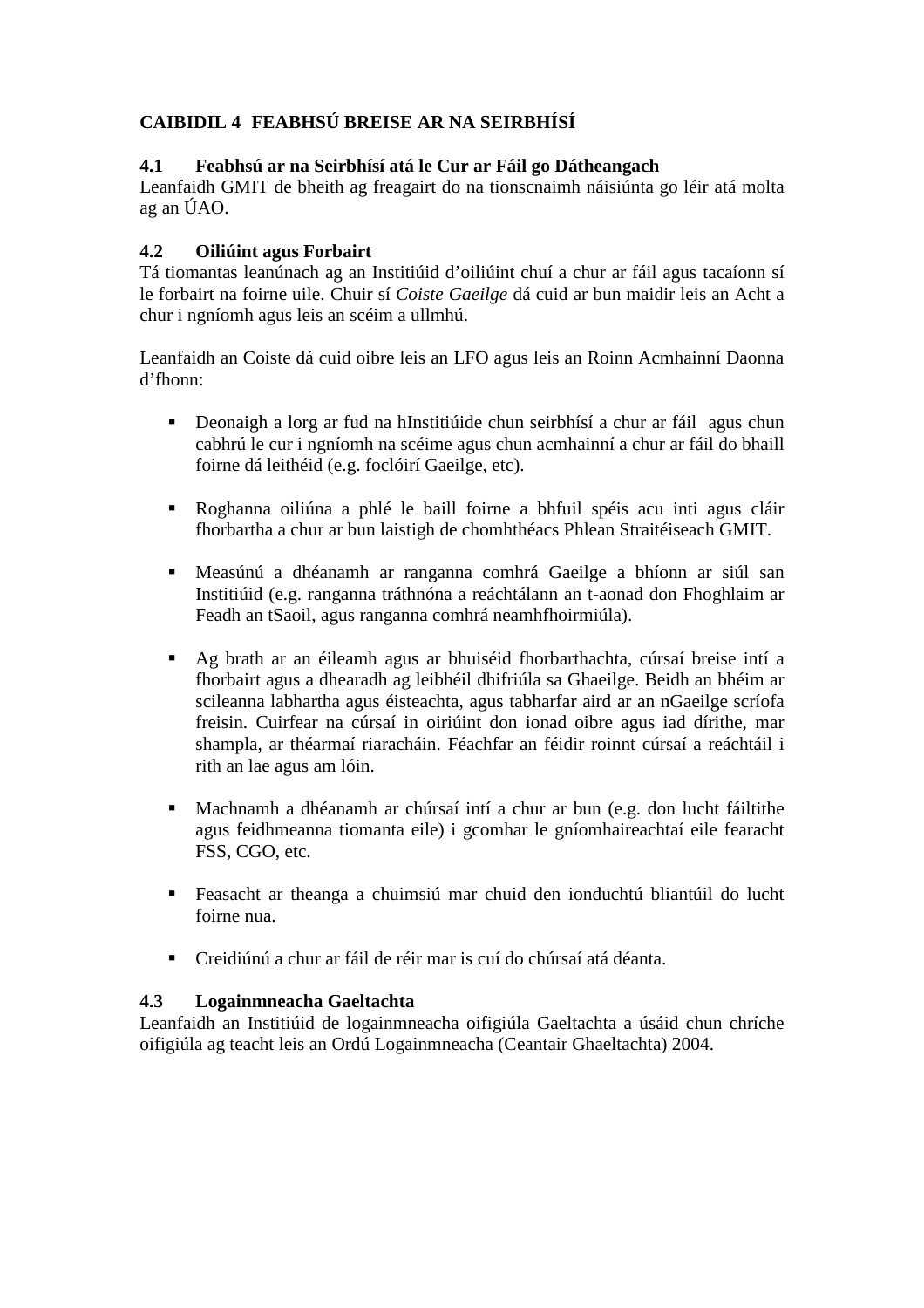### **CAIBIDIL 5 MONATÓIREACHT AGUS ATHBHREITHNIÚ**

Coinneoidh an Grúpa Bainistíochta Sinsearach laistigh den Institiúid oibriú éifeachtach na scéime faoi athbhreithniú. Déanfar an dul chun cinn a thaifeadadh sa Tuarascáil Bhliantuil. Is iad Ceanna na Ranna, atá freagrach as cur i ngníomh na scéime laistigh dá réimsí féin agus as tuairisciú ar bhonn rialta dá gCeann Coláiste/Scoile/Feidhme, a dhéanfaidh an fheidhm mhonatóireachta go príomha ó lá go lá.